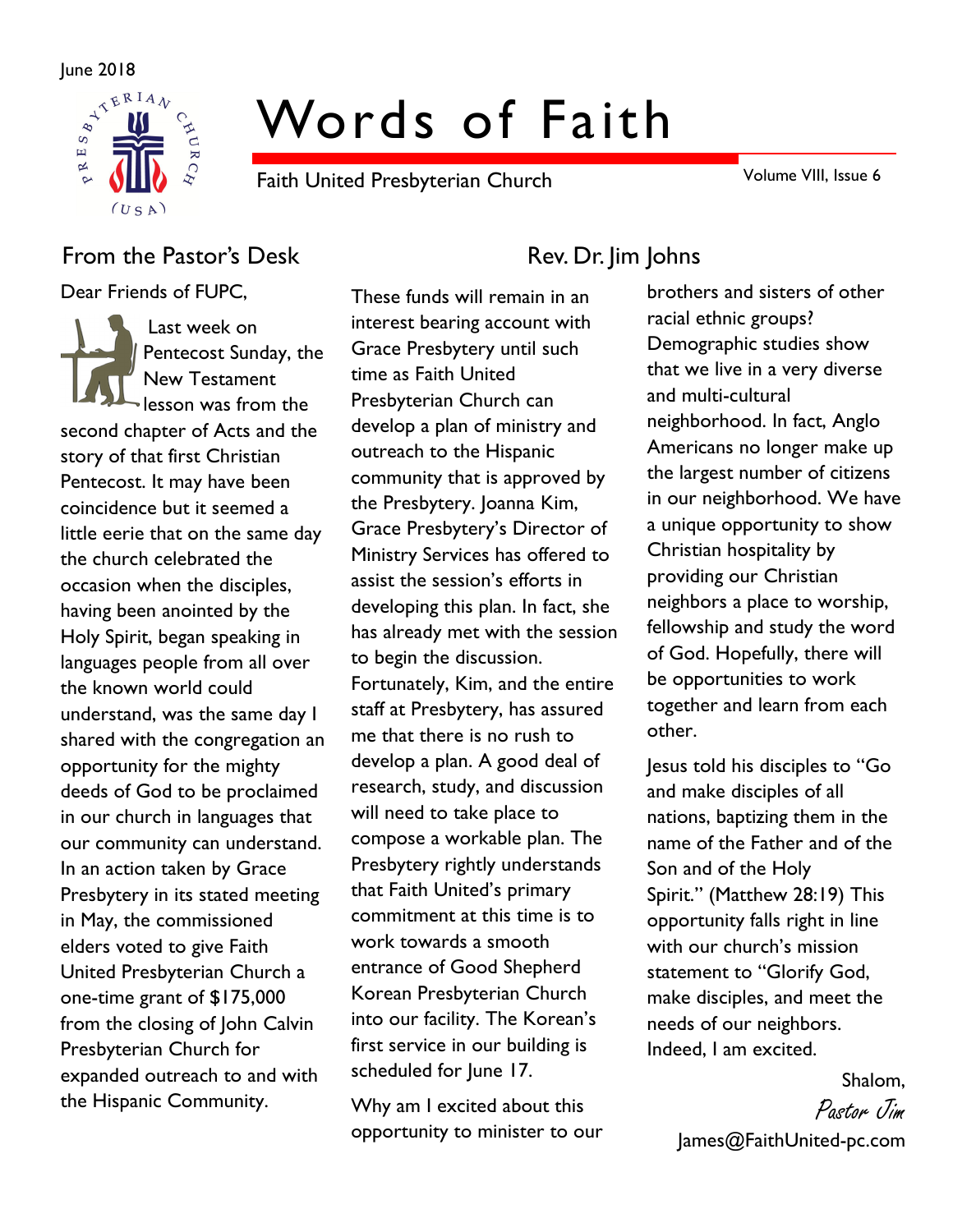# Page 2 Words of Faith

### Presbyterian Women Mary Marxer

The 2017-2018 Circle meetings have come to a close. The Thursday Morning Circle has decided to combine with the Tuesday Morning Circle beginning in September 2018.

Tuesday Morning Circle-2nd Tuesday, 10:30 a.m. at the church. Circle moderator, Linnie Hinkle. Next meeting Tuesday, September 11.

Tuesday Evening Circle-3rd Tuesday, 7:00 p.m. Meet in member homes. Circle moderator, Irene Simpson. Next meeting, Tuesday, September 18.

**Starboard Stitchers** no longer meet on a monthly basis. You have the opportunity to help them make and/ or finish the stuffed animals. Patterns and materials are located in the corner cabinet of room #4. These animals go to toddlers when they get their shots at the North Dallas Shared Ministries clinic. Thanks for your help!

### **Outreach & Evangelism** Gail Crumpler

North Dallas Shared Ministries Life - Health - Education

**Monthly Pancake Community Breakfast** will be June 9 from 8-10am. Join us as we meet our neighbors and make new friends. Consider joining us this month and perhaps invite a friend or neighbor.

> Project Transformation—We are in the process of signing up volunteers to read with children on the mornings of July 2, 3 & 5. at Chapel Hill Methodist Church. We have five  $\mathsf{NSI}\mathsf{O}\mathsf{r}\mathsf{m}\mathsf{a}\mathsf{t}\mathsf{I}\mathsf{0}\mathsf{I}\mathsf{0}$  now and would like to have at least five more to sign up. I hope you won't miss this special time with the children. Let me know if you want to participate.

W T White Scholarships—Each year the Outreach & Evangelism committee selects three W T White students to receive \$500.00 each to help with college tuition. This year, after reading through nine applications from deserving students, we decided on three. They are Ledia Alfrassa, ToKosh Wheeler, and Jacqueline Beltran. We presented the scholarships on the evening of May 22<sup>nd</sup> at W T White's awards ceremony.

> A brief look at 2017 for North Dallas Shared Ministries—37,797 recipients received food assistance, 501 households receive rental assistance, 256 households received utility assistance, 4,338 patients received medical care at no cost to them, 4,776 patients received dental care at no cost to them. A new service is mental health counseling which provided 813 treatment sessions, 2,480 students received school supplies, 2,326

students received 2 school uniforms, 5,634 people received clothing, 430 Dallas County Welfare recipients were aided with a rent/utility advance, 2,535 people received help preparing their tax forms English as a second language classes for adults are held at 3 sites, 281 individuals received job counseling.

All this is done with general and administrative costs of under 5%. Over 500 volunteers willingly give of their time, even Judy Rorrie, the Executive Director, refuses pay.

More volunteers are always needed. Check the website, Ndsm.org. or call and talk with Ruth Ann, the volunteer coordinator.







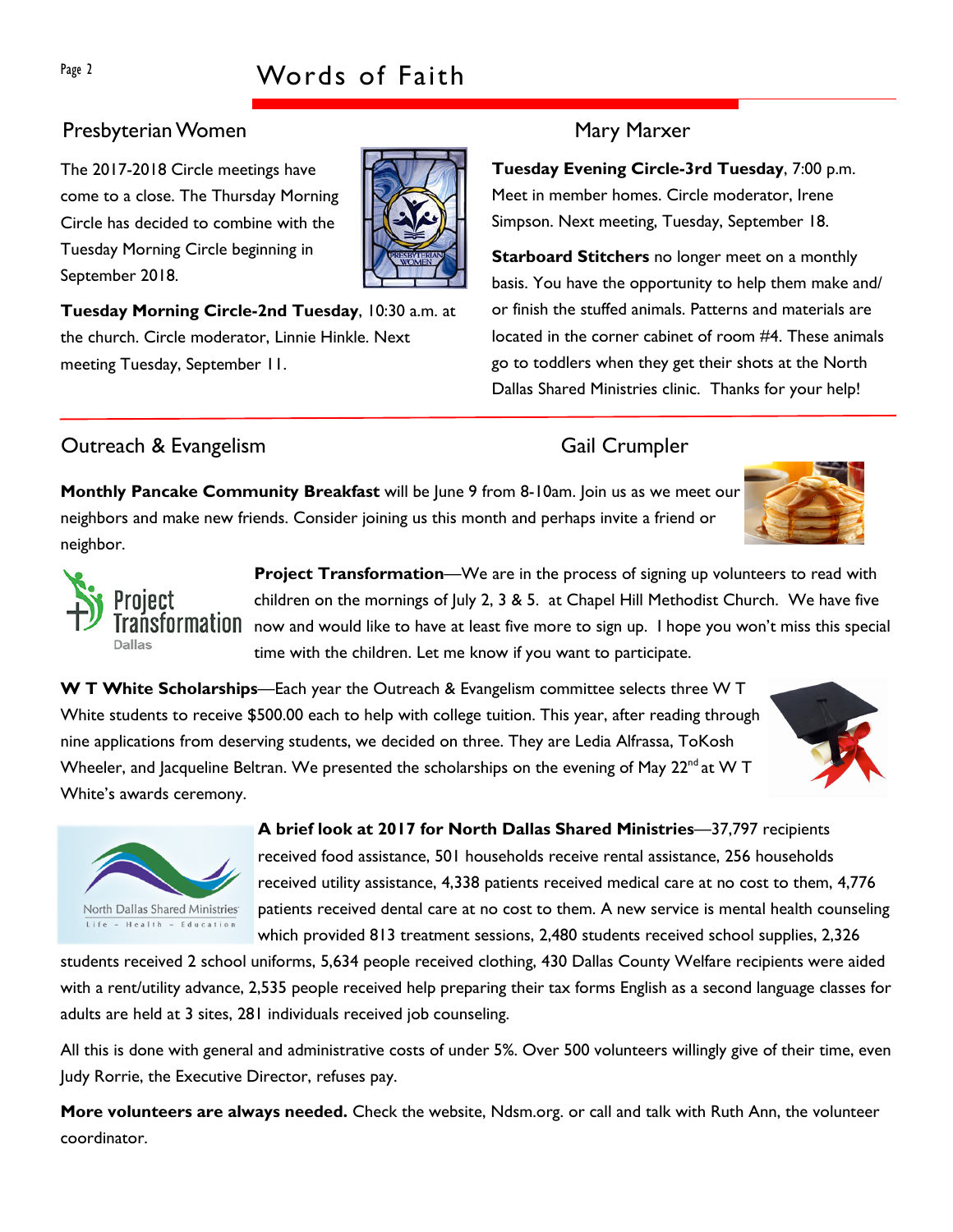### Happy Birthday!

#### June 1

Annali Reyes

#### June 2

Dalia Menendez

#### June 4

Hasten Penfold

#### June 5

 Ralph Moser Samuel Sparks

Prayer Concerns



#### Rehab/At Home:

- **Bobbie Jones**
- Margaret Jones
- Anne Mobley
- Wanda Mosher
- **Freddie Simmons**

### Sunday School



The Searchers class continues to meet at 9:30 in the Library/Resource Room. Led by Alison Meier, the class is currently using the PC(USA) curriculum for 2018: Feasting on the Word.

The Weekly Bible Study, led by Rich Lewis. They are currently doing a study of the Apostles' Creed based on the book Creed by Adam Hamilton. Each week will have a short video by Hamilton followed by discussion time. This study will continue to mid-June. Meets in Double Classroom #4 at 9:30.

The Children's classes, Good Shepherd and Following Jesus will meet through Sunday, June 3 at 11 a.m. They will break for the summer season and resume on Sunday, Sept. 9.



Next newsletter is June 15. submit articles.

Directory Updates Please remember to notify the church office if your information changes.



#### New Members (5/20/18)

Frank Fehmel 3360 Whitehall Drive Dallas, TX 75229 Phone: 214-789-6108

Helen McKemie 5830 Preston Valley Drive Dallas, TX 75240 Phone: 469-600-6963

June 27

June 29

Alex Shepard

Patti Sloey

Freddy Simmons



# June 19

- Rich Lewis
- June 21
- \* Susie Wing
	- Claire Stottlemyer
- June 22 Dave Sloey
- June 23
	- Mary Silva
- \* Kathleen Ferguson June 14 Ade Reyes June 18

June 11

June 12

Prayers for:

Dale Durcholz

Roger Jones

Ray Kirchmeyer (David's brother) Sugie Maxfield **Glen Sparks** Alan Swope

**Elizabeth Hendricks** 

Dennis Van Deventer

Margaret Plunkett

Mozelle Mills

- Logan Burkham
	-
- - July 2018. Deadline for articles, Friday, Contact church office or Brenda Swindle via email to